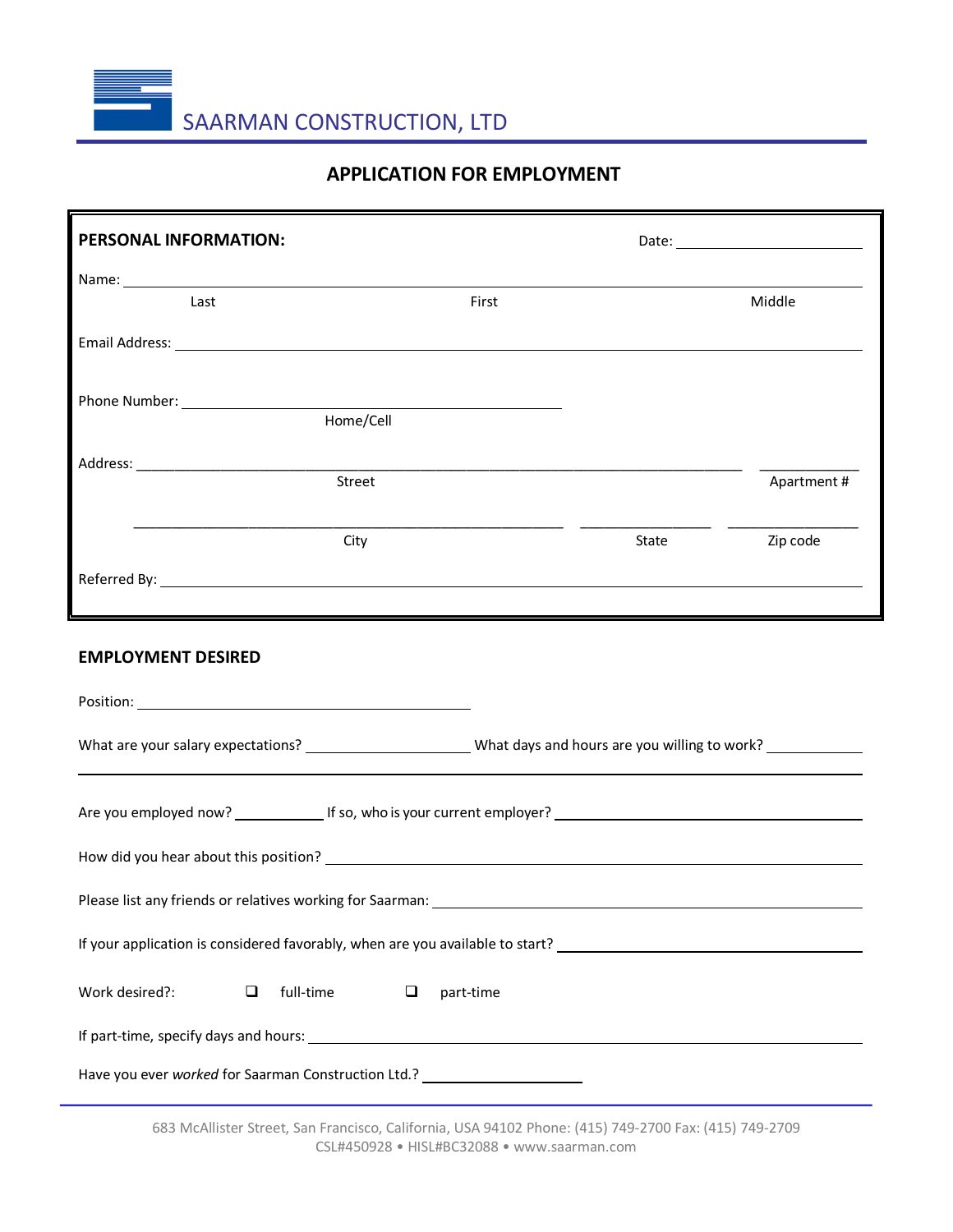

| Have you ever <i>applied</i> to Saarman Construction Ltd.? |
|------------------------------------------------------------|
|                                                            |
|                                                            |
|                                                            |

## **CRAFT EXPERIENCE**

| Foundations       | Framing           | Finish   | Casework   | □ |
|-------------------|-------------------|----------|------------|---|
| Hardwood Flooring | Painting          | Plumbing | Electrical | ❏ |
| Sheetmetal        | <b>HVAC</b>       | Tile     | Roofing    | □ |
| Steel Studs       | <b>Sheet Rock</b> |          |            |   |
| Other             |                   |          |            |   |

### **EQUIPMENT EXPERIENCE**

|                                  | Skilled | Own |
|----------------------------------|---------|-----|
|                                  | In Use  |     |
| Basic Tool Bag, Square and Level |         |     |
| Circular Saw                     |         |     |
| Sawzall                          |         |     |
| Jig Saw                          |         |     |
| Saw Buck                         |         |     |
| <b>Power Miter Saw</b>           |         |     |
| Drill                            |         |     |
| <b>Screw Gun</b>                 |         |     |
| Router                           |         |     |
| Power Planner                    |         |     |
| Table Saw                        |         |     |
| <b>Belt Sander</b>               |         |     |
| Other:                           |         |     |
| Other:                           |         |     |

## **EDUCATION AND SKILLS**

Check the boxes that reflect education you completed:

q High School Graduate or GED q Some College / College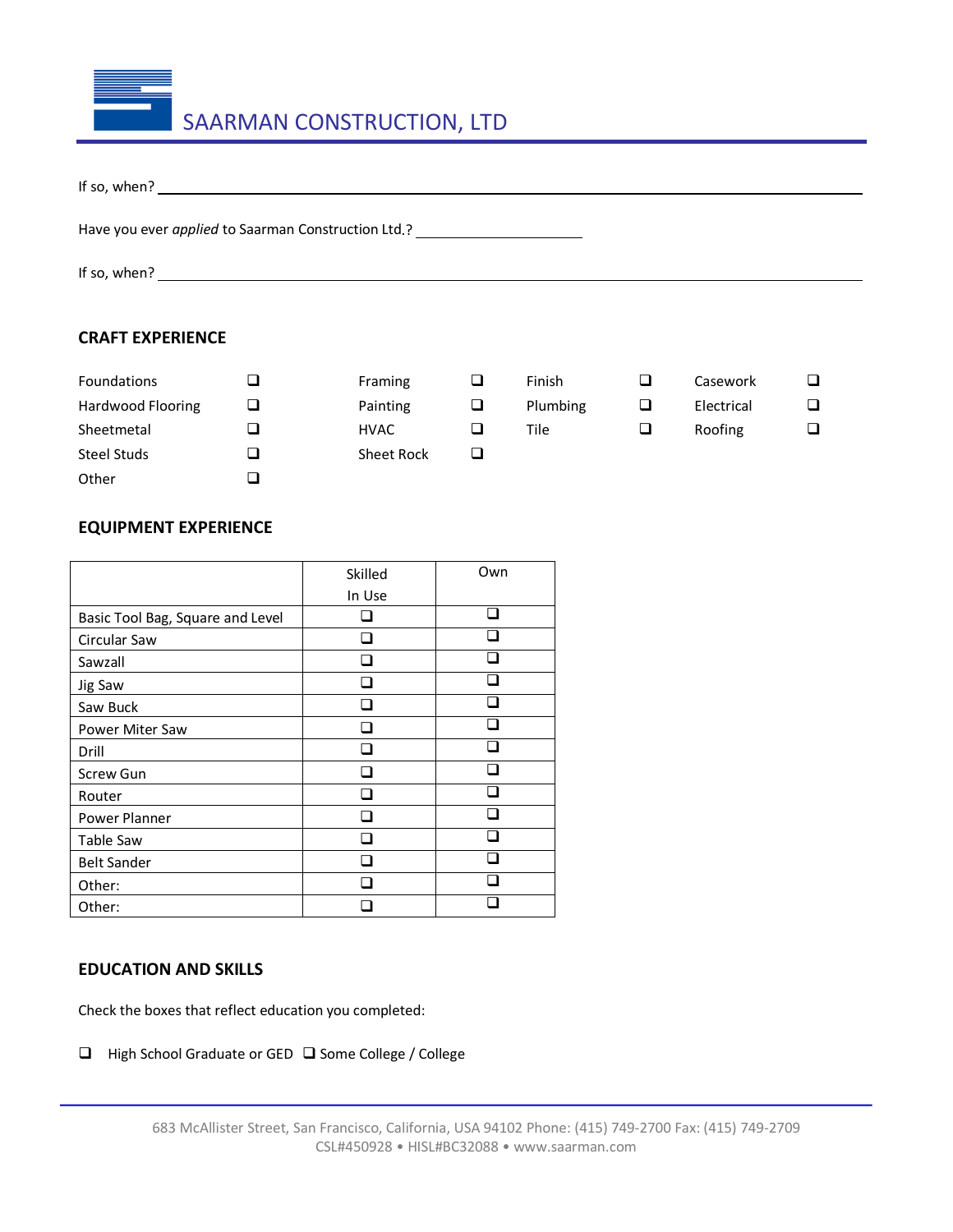| $\Box$<br>Trade or Business School                                                                                |                                                                                                                |  |  |  |
|-------------------------------------------------------------------------------------------------------------------|----------------------------------------------------------------------------------------------------------------|--|--|--|
|                                                                                                                   |                                                                                                                |  |  |  |
| Can you furnish records of completion of schools and/or courses as indicated above?<br>$\Box$ Yes<br>$\square$ No |                                                                                                                |  |  |  |
|                                                                                                                   | List any certificates or licenses you hold that may help qualify you for employment: _________________________ |  |  |  |
|                                                                                                                   | ,我们也不会有什么。""我们的人,我们也不会有什么?""我们的人,我们也不会有什么?""我们的人,我们也不会有什么?""我们的人,我们也不会有什么?""我们的人                               |  |  |  |
| U.S. Military or Naval Service? □ Yes □ No                                                                        |                                                                                                                |  |  |  |
| <b>DRIVER'S LICENSE INFORMATION</b>                                                                               |                                                                                                                |  |  |  |
|                                                                                                                   |                                                                                                                |  |  |  |
| <b>GENERAL INFORMATION</b>                                                                                        |                                                                                                                |  |  |  |
| $\vert$ 1.) What are your career goals for the next five years?                                                   | 2.) What would your last manager/supervisor say about your<br>job performance?                                 |  |  |  |
| 3.) What has been your favorite/most interesting job?                                                             | 4.) What made it enjoyable/interesting?                                                                        |  |  |  |
| 5.) What job have you disliked the most?                                                                          | 6.) Why did you dislike it?                                                                                    |  |  |  |
| Are you able to attend work on a regular basis and arrive at work on time?                                        | $\square$ No<br>$\Box$ Yes                                                                                     |  |  |  |
| If employed by Saarman Construction Ltd., will you continue working for any other employer?                       |                                                                                                                |  |  |  |
| Yes Name of Employer:<br>$\square$ No                                                                             |                                                                                                                |  |  |  |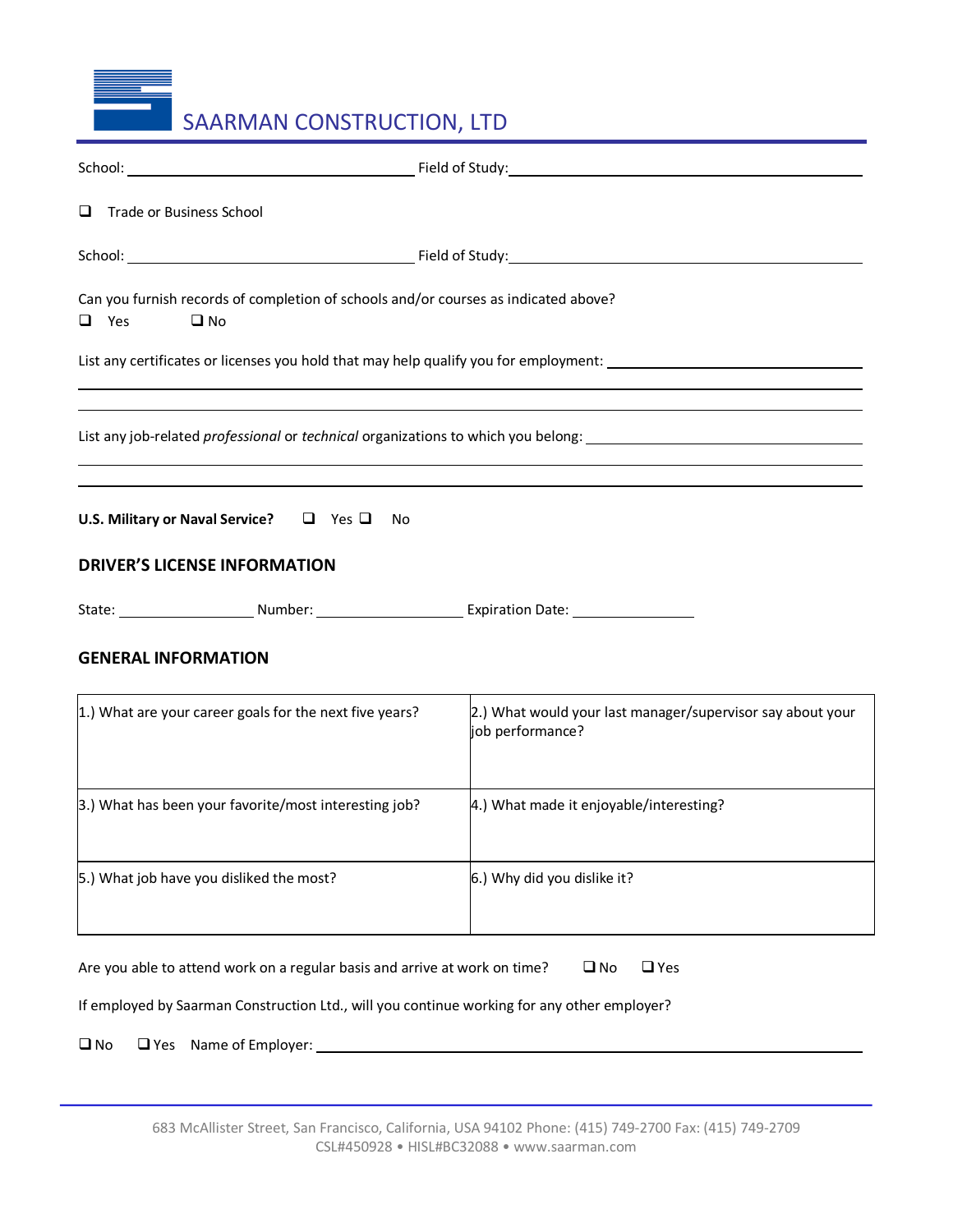

### **REFERENCES**

List below the names of three people, not related to you, who you have known at least one year.

|    | Name | Phone | Company | Years<br>Acquainted |
|----|------|-------|---------|---------------------|
| ⊥. |      |       |         |                     |
| 2. |      |       |         |                     |
| 3. |      |       |         |                     |

### **EMERGENCY CONTACT**

| In case of emergency notify: |                      |
|------------------------------|----------------------|
| Name:                        | <b>Phone Number:</b> |

# **FORMER EMPLOYERS**

List below all employers from the past 10 years (listing the most recent first):

| Month &<br>Year | Name, Address &<br><b>Telephone of Employer</b> | Position | <b>Reason for Leaving</b> |
|-----------------|-------------------------------------------------|----------|---------------------------|
| From            |                                                 |          |                           |
| To              |                                                 |          |                           |
| From $_{-}$     |                                                 |          |                           |
| To              |                                                 |          |                           |
| $From \_\_$     |                                                 |          |                           |
| $To_$           |                                                 |          |                           |
| From            |                                                 |          |                           |
| To              |                                                 |          |                           |
| From            |                                                 |          |                           |
| To              |                                                 |          |                           |
| From ______     |                                                 |          |                           |
| To              |                                                 |          |                           |
| From $\_$       |                                                 |          |                           |
| To              |                                                 |          |                           |